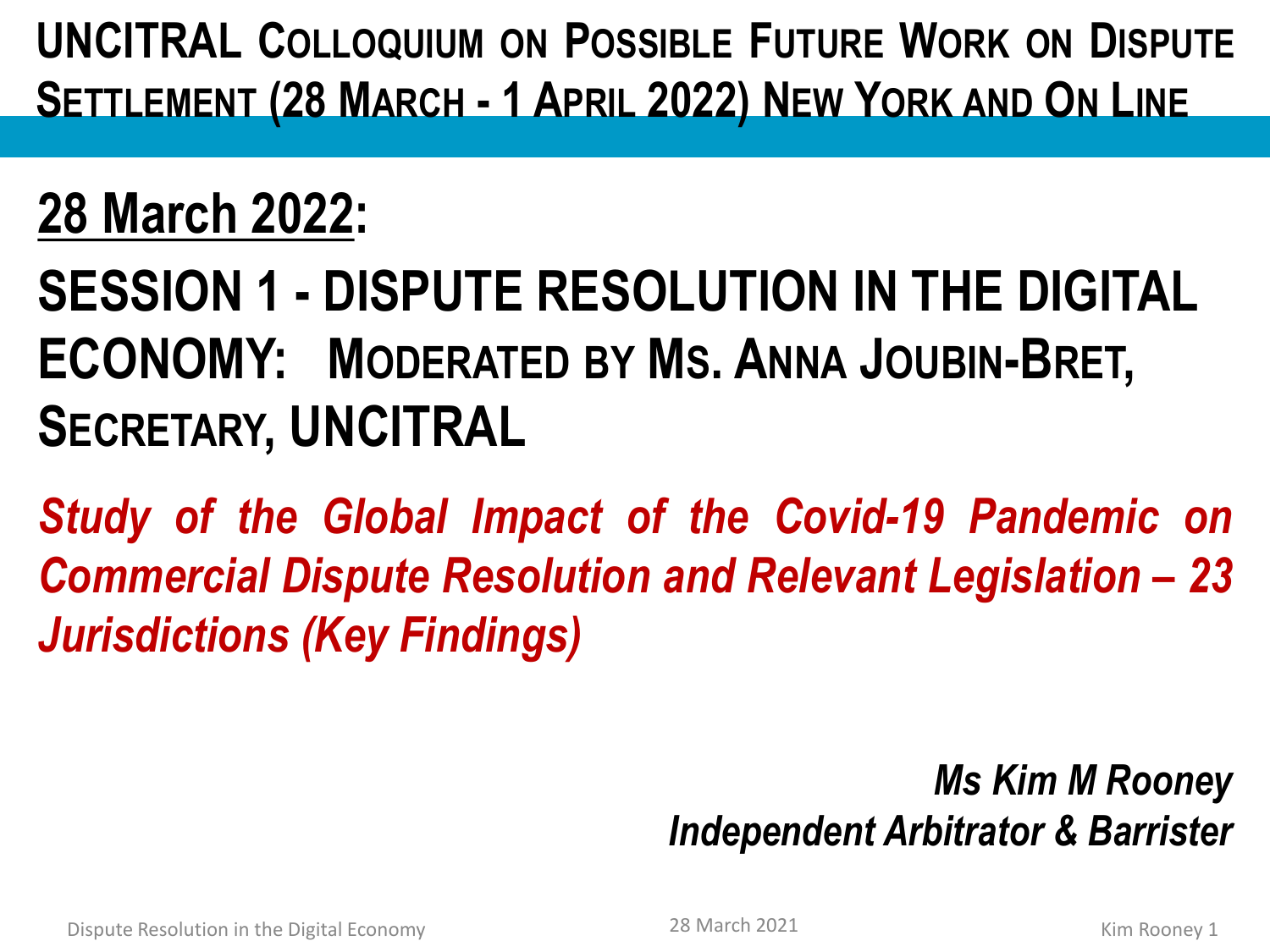# **1. INTRODUCTION**

- **"***DISPUTE RESOLUTION INTERNATIONAL***"**
	- **IBA's Journal for Contentious Committees**
- **TWO ARTICLES ON THE GLOBAL IMPACT OF THE PANDEMIC ON COMMERCIAL DISPUTE RESOLUTION**
	- o October 2020

[https://www.ibanet.org/Article/NewDetail.aspx?ArticleUid=bd404ce3-3886-48a8-98f6-](https://www.ibanet.org/Article/NewDetail.aspx?ArticleUid=bd404ce3-3886-48a8-98f6-38eaaccd5f53) 38eaaccd5f53

o May 2021

<https://www.ibanet.org/global-impact-covid-19-pandemic-dispute-resolution>

- **46 CONTRIBUTORS FROM 23 JURISDICTIONS**
- **REVIEWED IMPACT OF THE COVID 19 PANDEMIC ON LITIGATION, ARBITRATION & ADR**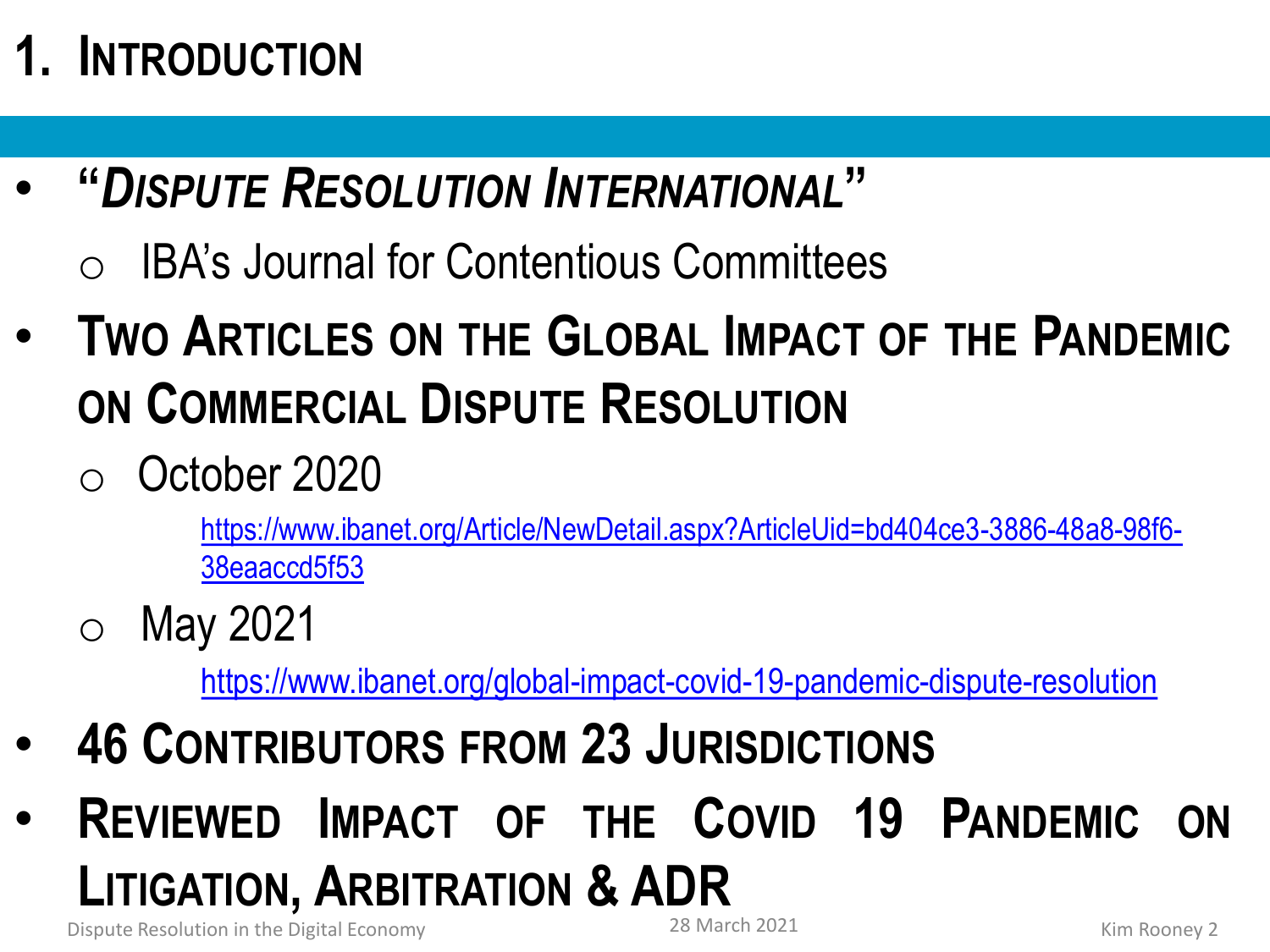### **2. THE REVIEW OF THE GLOBAL IMPACT OF THE PANDEMIC ON COMMERCIAL DISPUTE RESOLUTION**

- **23 JURISDICTIONS:**
	- o *Africa*: Kenya & Nigeria
	- o *Asia/Pacific*: Australia, China, Hong Kong SAR, India, Indonesia, Japan, Philippines, Singapore, South Korea
	- o *Europe/UK*: England & Wales, France, Germany, Russia, Sweden
	- o *MENAT*: Egypt, Saudia Arabia, Turkey & United Arab **Emirates**
	- o *North America* : USA
	- o *South America*: Argentina & Brazil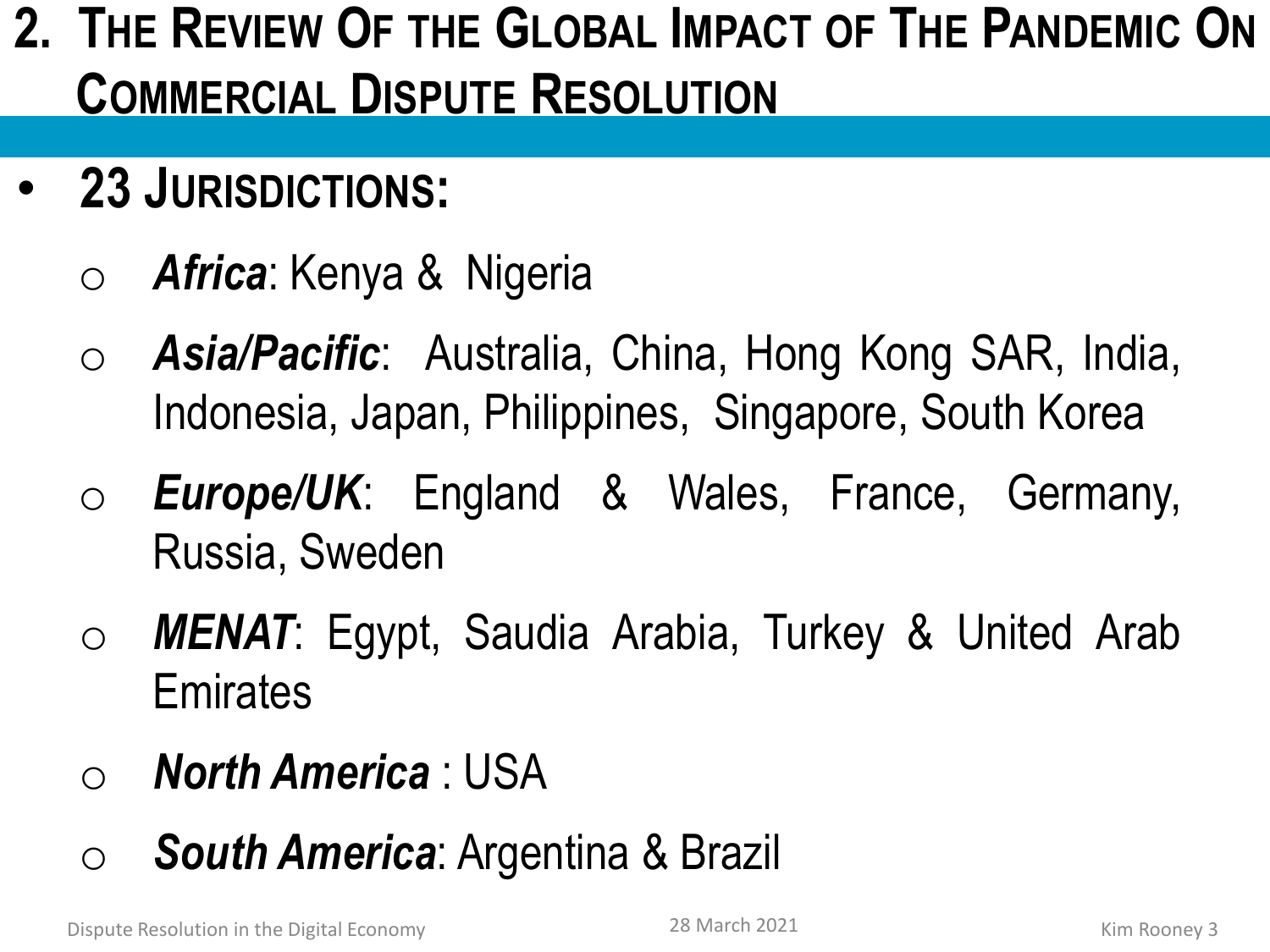### **2. THE REVIEW OF THE GLOBAL IMPACT OF THE PANDEMIC ON COMMERCIAL DISPUTE RESOLUTION (CONT'D)**

- **MARKED CONTRASTS AMONG JURISDICTIONS**
	- o Openness to Innovation
	- o Capacity to Rapidly Adapt
		- ➢ Financial, Technological and Human Resources
		- $\triangleright$  Flexibility of Legal Framework and Culture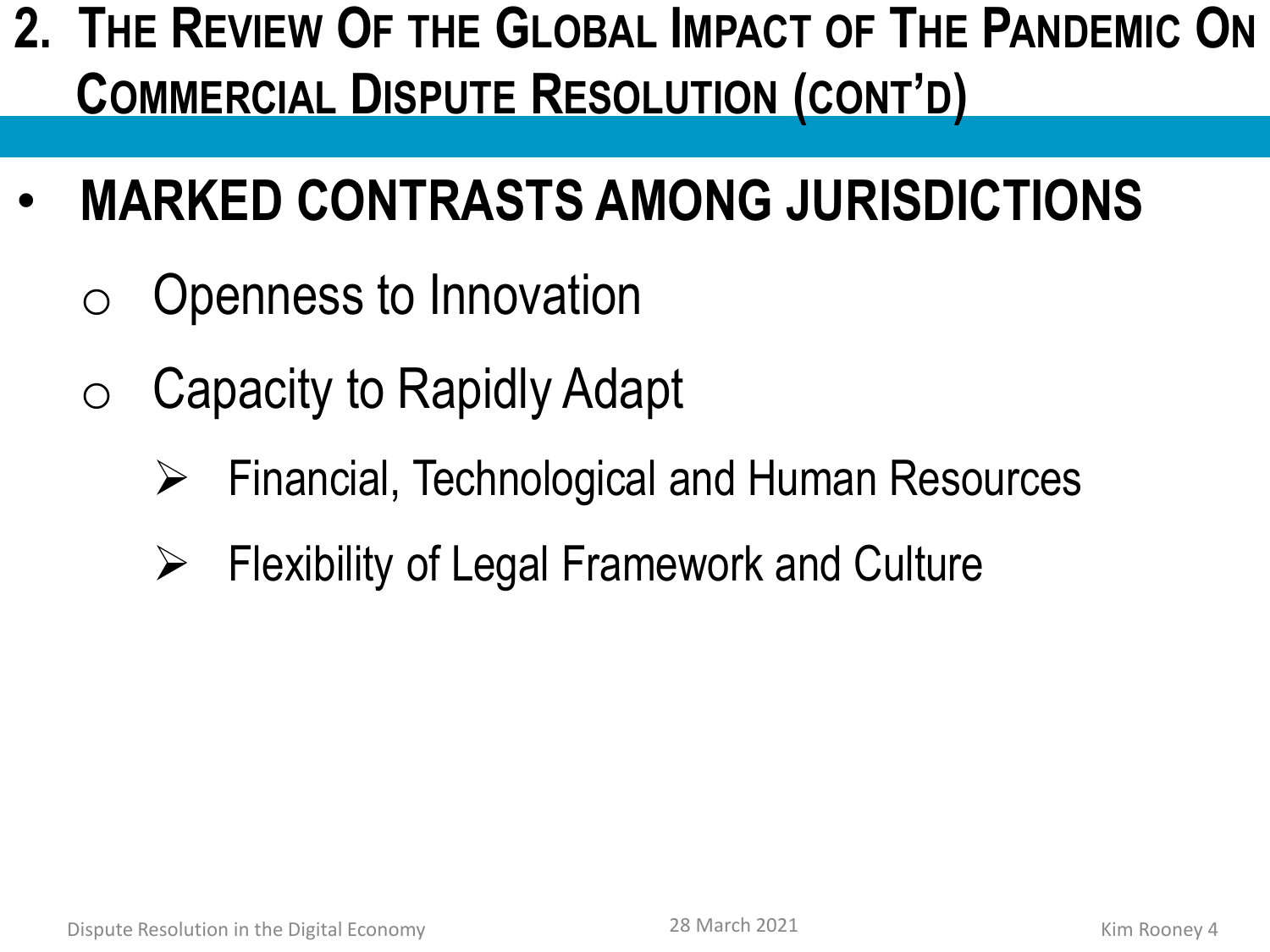# **3. THE TRENDS**

- **PANDEMIC HAS LED TO DEVELOPMENT & ACCELERATED USE IN ALL FORMS OF DISPUTE RESOLUTION OF ADVANCED DIGITAL TECHNOLOGY** including for:
	- o Filing of Cases & Communications
	- o Submission, Storage, Review and Exchange of Documents (submissions and evidence)
	- o Research
	- o Case Management
	- o Remote Hearings (inc. on line platforms, transcription and translation)
	- o Final Decisions (Judgments and Awards)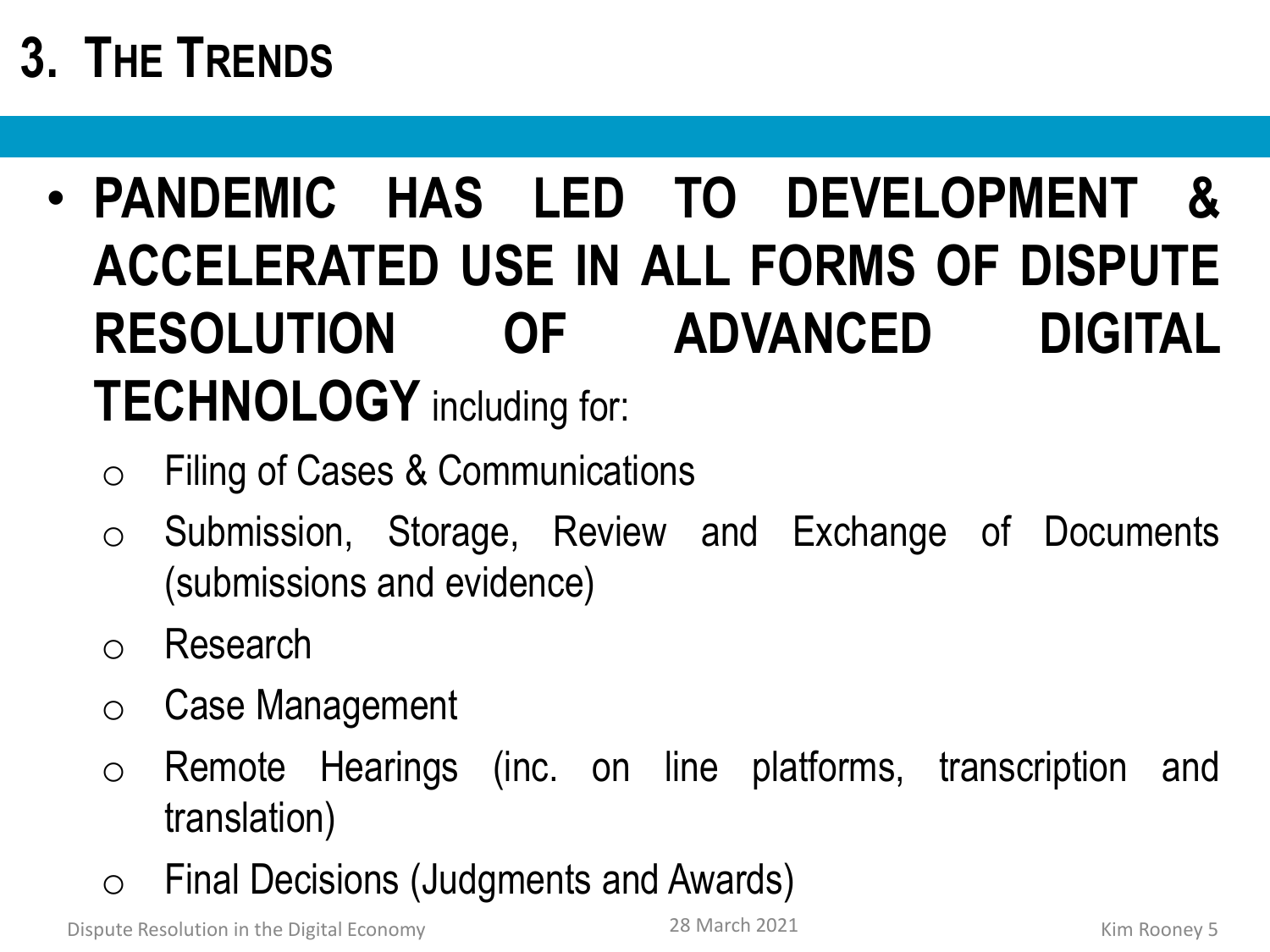# **3. THE TRENDS**

# • **INNOVATION**

#### o *Digital Technology eg*

- $\triangleright$  Block Chain Case Management
- $\triangleright$  Auto-transcription
- $\triangleright$  Document management and automated docketing
- $\triangleright$  Cloud storage
- $\triangleright$  Inferential artificial intelligence
- ➢ Natural language processing and visual perception tools
- $\triangleright$  Autonomous decision-making / acts caused by algorithms without human intervention ( "**ADM**")

# o *Flexible Scheduling*

#### o *Costs*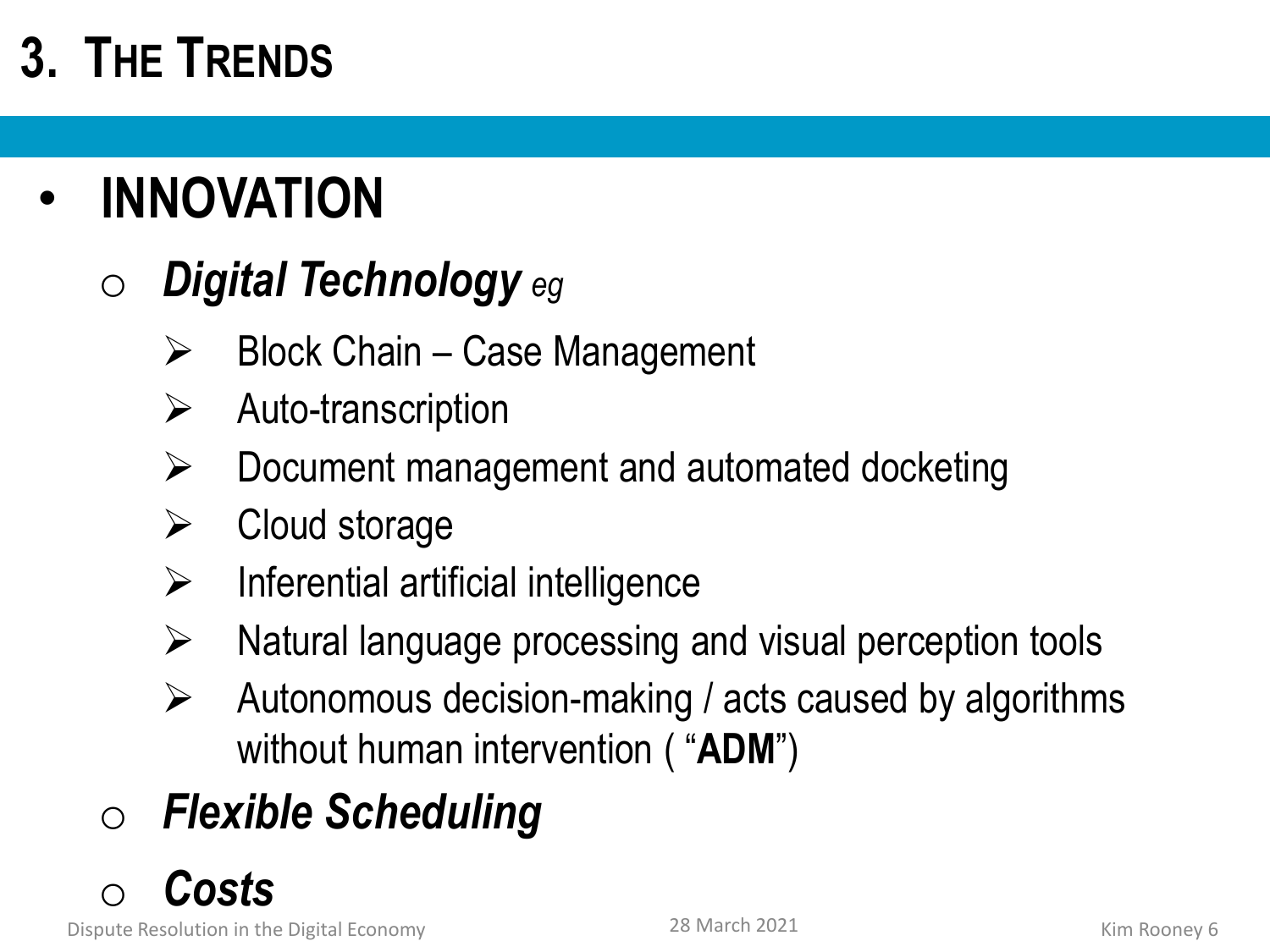# **3. THE TRENDS**

# • **DEVELOPMENT OF PRACTICE NOTES AND GUIDELINES**

- o Procedural Fairness
- o Efficiency
- o Cyber Security
- $\circ$  Data Privacy and Confidentiality
- o Logistics

# • **INCREASING REGULATION**

- $\circ$  National and provincial level
- $\circ$  Political and economic unions of States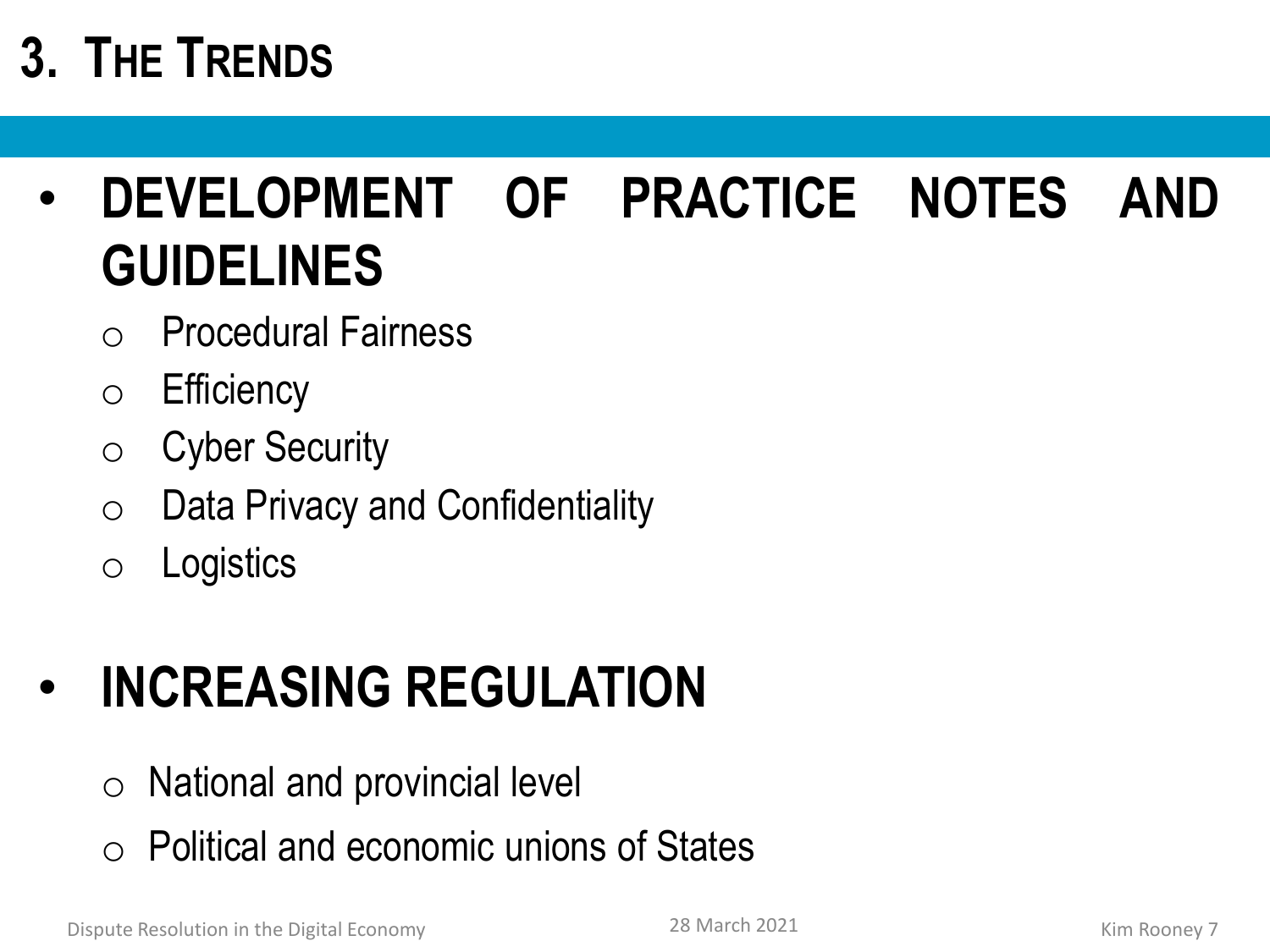# **3. THE TRENDS (CONT'D)**

### • **TEMPORARY LEGISLATION** inc re:

- o Use of On Line Platforms/Remote Hearings
- o Use of Alternative Dispute Resolution
- o Public Health/Quarantine/Border Controls/Social Distancing
- o Suspension of Time Limits, Payment Obligations & Insolvency **Triggers**

#### • **PERMANENT** inc re:

- o On Line Courts
- o On Line Platforms
- o Data Access, Use and Transfer (including cross border)
- o Cyber security
- o Use of Artificial Intelligence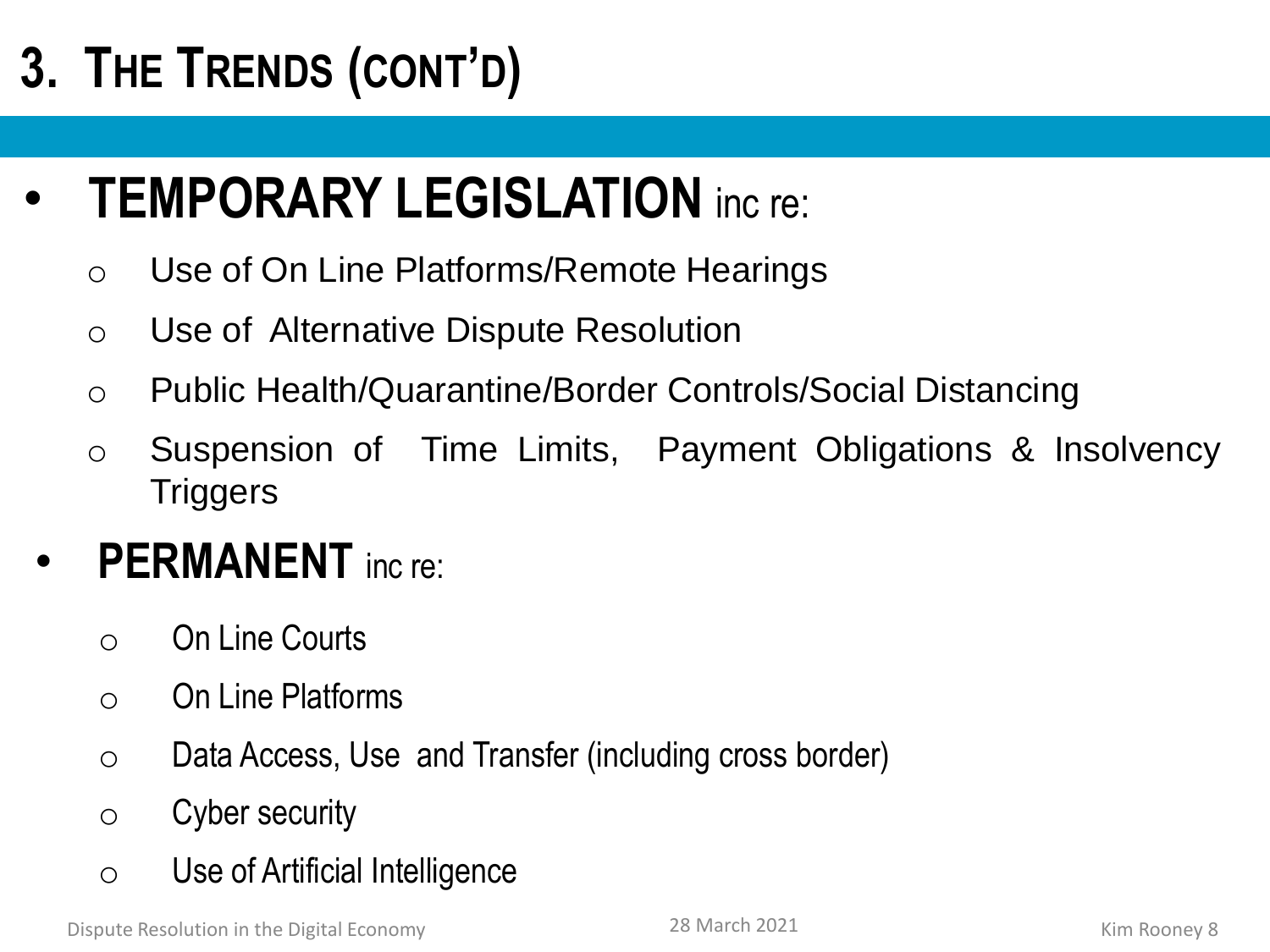# **4. ISSUES**

- **VARIABLE CAPACITY OF JURISDICTIONS TO INNOVATE**
- **ACCESS TO, USE & TRANSFER OF DATA**
- **INCONSISTENT LEGAL FRAMEWORKS & PRACTICES**
	- CONFLICTS OF LAW
	- **FAIRNESS**
	- o EFFICIENCY
- **CYBER SECURITY**
- **NEW CAUSES OF ACTION**
- **NEW FORMS/COMBINATIONS OF DISPUTE RESOLUTION**
- **IMPACT OF AUTOMATED DECISION MAKING**
- **COSTS**
- **UNEQUAL ACCESS TO RESOURCES/ACCESS TO JUSTICE**
- **EFFECTIVENESS OF CURRENT INTERNATIONAL LEGAL FRAMEWORK**